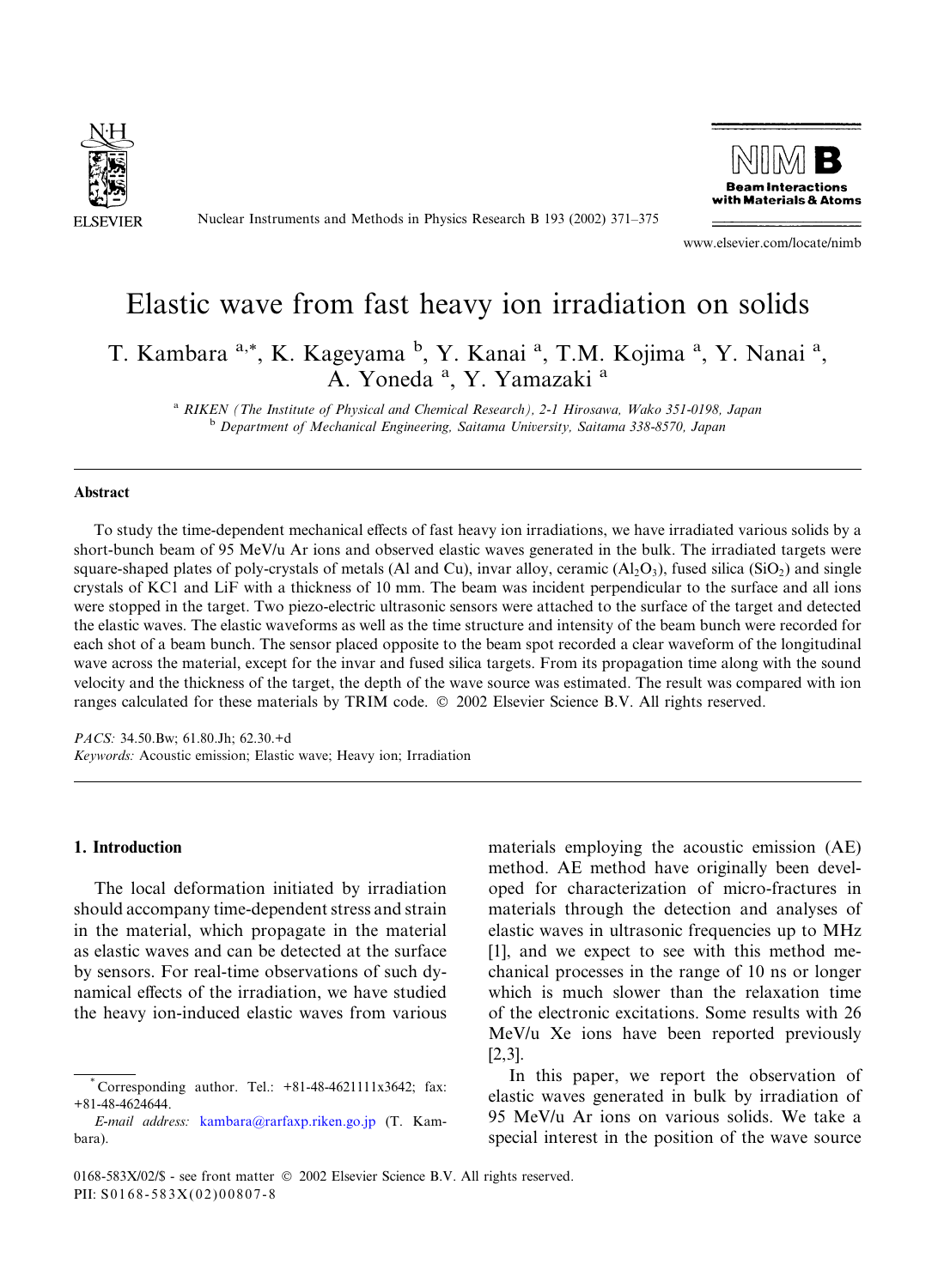relative to the range of the ions, and the relation between the amplitude and the bulk characteristics of the material. We measured the propagation time of the elastic wave to determine the depth of the wave source, and compared the result with the range of the ions calculated by a TRIM code [4].

# 2. Experiment

The experiments were performed at RIKEN accelerator facility with a 95 MeV/u Ar beam which consisted of a single-bunch pulse with a width of 3 ns and an interval of about 60 ms. The beam preparation, monitoring and irradiation setups were similar to those for the previous experiments [2,3].

The following samples were irradiated: polycrystalline metals (Al and Cu), single-crystalline alkali-halides (LiF and KCl) a poly-crystalline  $Al_2O_3$ , a fused silica (SiO<sub>2</sub>), and an invar alloy. The samples were square-shaped plates with a common dimension of about 40 mm  $\times$  40 mm  $\times$ 10 mm except for the Cu which was 35 mm  $\times$ 35 mm  $\times$  10 mm. The beam spot size was about  $4 \text{ mm} \times 4 \text{ mm}$  and the beam was incident perpendicularly on the square-shaped surface (face plane). Two single-crystal KCl samples were used whose surface were  $\{100\}$  and  $\{111\}$ . The velocities of the longitudinal and shear waves in the bulk were measured by a sing-around method.

Before the sample, the beam passed through two beam monitors with secondary-electron detectors: The first one was a fast monitor with a multi-channel plate (MCP) to pick up the timing and micro-structure of the beam bunch, and the second was a slow monitor to measure the intensity of the beam bunch.

The elastic wave was detected by piezoelectric (PZT) sensors (Fuji Ceramics, M304A) [5]. The sensor is a circular rod with diameter of 3 mm equipped with a head amplifier, and is sensitive to oscillation perpendicular to the surface. The highest sensitivity is about 115 dB at about 300 kHz. Two sensors were attached to a sample: one, referred hereafter as side sensor, was on a side plane, and the other, referred as back sensor, at the center of the back plane opposite to the face plane where the beam hit. The sensors were pressed on the surface by a spring at about 1 kgf with vacuum grease between them. The sample with the sensors was held on a frame at the end of a linear motion feedthrough. Moving the frame perpendicular to the beam direction, we changed the position of the beam spot on the sample. The signals from the two sensors along with those from the slow and fast monitors were recorded by a digital oscilloscope for an individual shot of a beam-bunch.

In this experiment, we intended to deduce the position of the elastic wave source from its propagation time. Therefore it was important to determine the absolute time relation between the arrival of the beam-bunch and the detection of the elastic waves. The timing of the beam bunch was detected by the MCP of the fast monitor and the signal was directly transmitted without any electronic processing to the oscilloscope. On the other hand, the elastic wave signal detected by the piezoelectric sensor was amplified by a head amplifier in the sensor, therefore the delay in the amplifier should be corrected. We determined the instrumental delay by irradiation of a pulse YAG laser (width of about 7 ns) directly on the sensor. We also corrected for the time lag due to the difference of the signal-cable lengths and the time-of-flight of the ions from the fast monitor to the sample surface. In Figs. 1 and 2 where the elastic waveforms are displayed, the zero of time is the arrival time of the ion on the sample thus determined.

## 3. Results

Figs. 1(a) and (b) show elastic waveforms observed by the side sensor and back sensor, respectively on the Al sample for different beam-spot positions. A typical beam-bunch signal from the fast monitor is also shown. Relative to the waveform at the top denoted as (A), the sample was moved perpendicular to the beam towards the side sensor by  $(B)$  3 mm,  $(C)$  6 mm,  $(D)$  9 mm and (E) 15 mm. Therefore the side sensor was closest to the beam spot at the position (E). The delay time at the side sensor, shown in Fig. 1(a), decreases from (A) to (E) whereas the waveform is similar for all the positions. On the other hand, the delay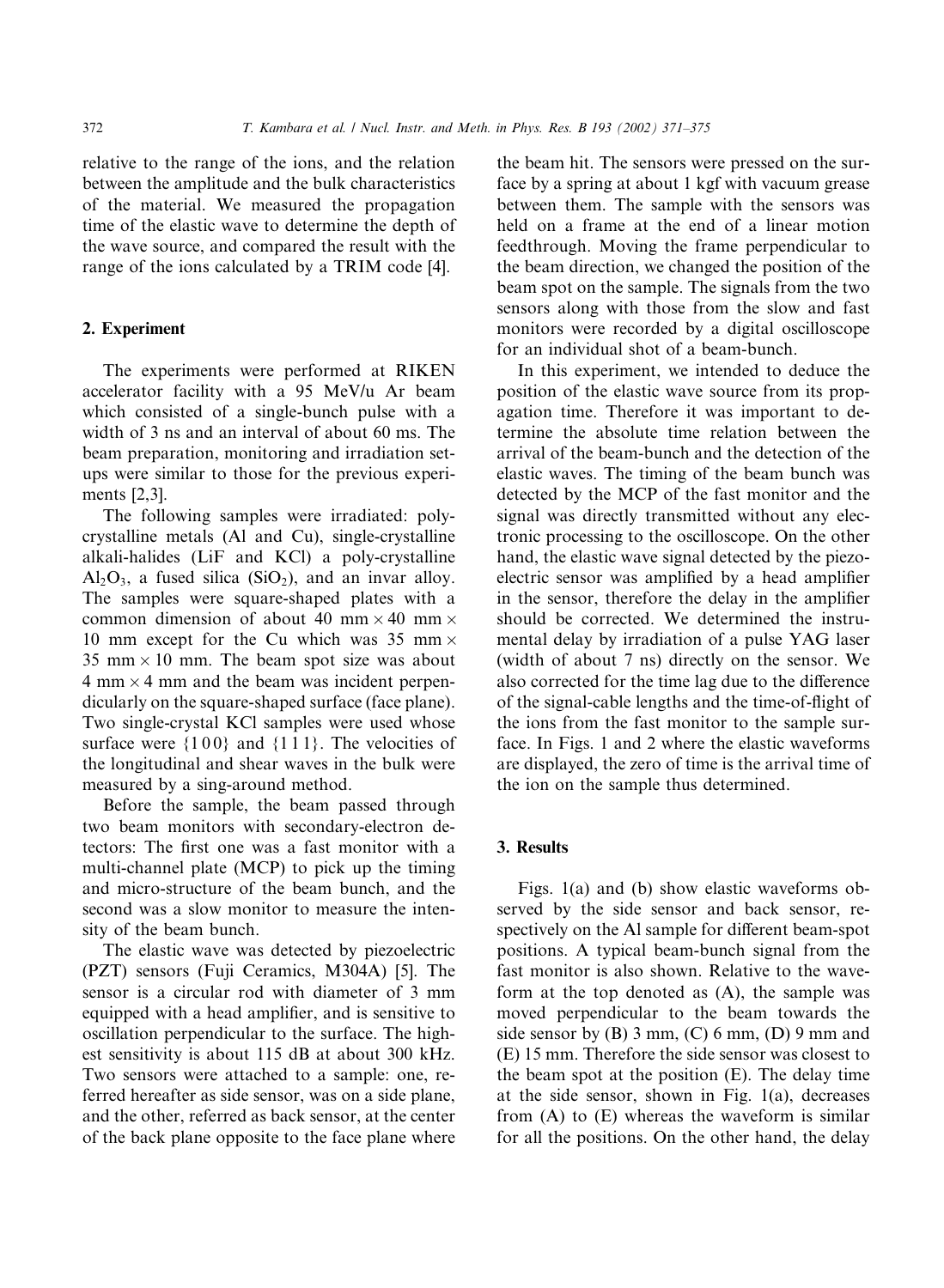

Fig. 1. Elastic waveforms observed at the side sensor (a) and back sensor (b) on Al sample along with the beam-bunch signal by the fast monitor. A–E denote the waveforms for different beam-spot positions. Arrows in (a) show the expected arrival time of the longitudinal wave to the side sensor.

time at the back sensor in Fig.  $1(b)$  is shortest and waveform is sharpest at positions (B) and (C). Since the back-sensor waveforms at (B) and (C) are very similar, we conclude that the back sensor was almost in the middle of the beam axes for (B) and (C). We have estimated arrival time of a wave to the side sensor, assuming that the wave is longitudinal and the back sensor was at the center of the surface, which means the distance between the beam axis and the sensor at (A) was 24.5 mm. The results are shown by arrows in Fig. 1(a). Considering the beam-spot size of about 4 mm, the estimation is in good agreement with the observed arrival time. Therefore we can conclude that the observed elastic wave is the longitudinal wave with similar waveform in all propagation directions, except for the very forward one.

Figs. 2(a) and (b) show the waveforms measured by the back sensor for various samples. The position of the beam spot corresponds to position (B) in Fig. 1 where the center of the sensor was about 1.5 mm from the beam center. This distance was smaller than the diameter of the sensor and the beam-spot size, therefore the shortest distance from the beam spot to the sensor was equal to the sample thickness. Since the sensor can detect the oscillations perpendicular to the surface and is positioned nearly opposite to the beam spot, it can



Fig. 2. Elastic waveforms captured by a sensor opposite to the beam spot. The waveforms are normalized to the beam-bunch intensity. The ordinate is expanded by a factor of 10 in (b).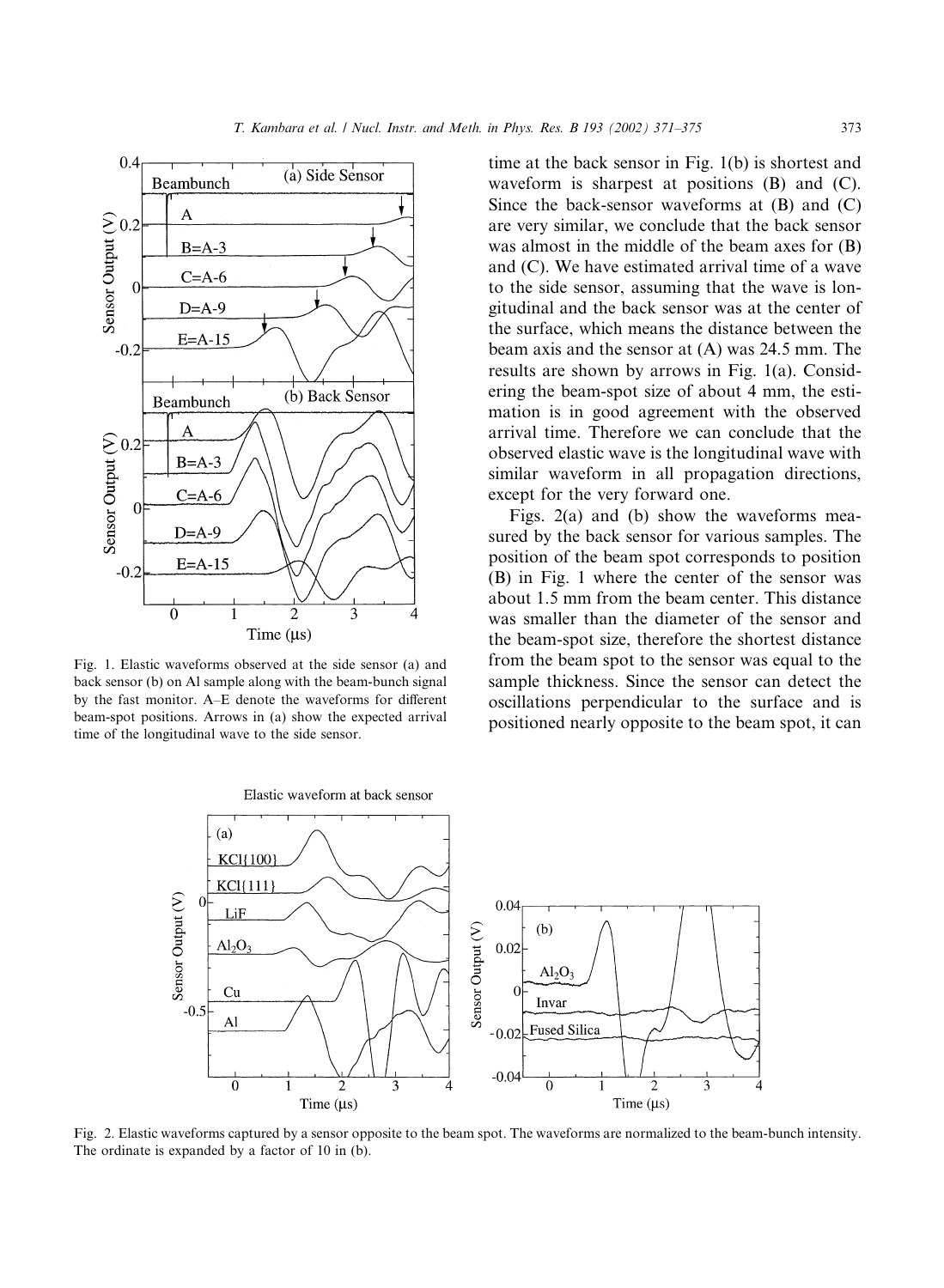detect only the longitudinal wave (compression wave) which is the fastest among the elastic waves.

The waveform is averaged over 40–50 shots to reduce the noise, and normalized to the slow monitor output so that they correspond to a same number (about  $9 \times 10^3$ ) of ions.

Two of the materials, invar and fused silica, yield much lower amplitudes than others, as shown in Fig. 2(b). A common feature of the two materials is very low thermal expansion rates. It indicates that the process to generate the longitudinal wave (compression wave) is influenced by the thermal expansion of the material. However, for other materials where obvious elastic waves were observed, no direct scaling has been obtained between the amplitude and combinations of bulk thermal parameters of the material like thermal expansion rate and heat capacity. The results for invar and fused silica are not included in the following discussions.

There is a certain delay between the irradiation and the onset of the elastic wave. The delay corresponds to the propagation of elastic wave in the material to the sensor, and it depends not only on the sample material but also on the orientation of the crystal, as shown for the single crystals of KCl.

Multiplying the delay time by the velocity of the longitudinal wave, and subtracting it from the sample thickness, we obtain the depth of the wave source from the beam spot. The result is compared with the range calculated by the TRIM code in Table 1. The depths of the wave source are in accord with, but a little smaller than, the calculated ranges: The difference is 3–10%. In the case of KCl, there is no difference between the different crystal orientations.

The shape of the wave just after the onset reflects the characteristics of the mechanical stress by the irradiation. Both the back and side sensors detected the longitudinal wave with a positive output voltage at the onset. Since a positive output corresponds to an outward displacement of the surfaces, this result means that the stress at the source is compressive and propagates to all the directions. The width and rise time of the first peak of the waveform is also dependent on the material. For example, the peak for KCl is broader than that for  $Al_2O_3$ . The peak width is roughly in the same order as the ion range divided by the longitudinal wave velocity, or the elastic wave propagation time over the ion range. The rise time, time from the onset to the maximum, is 400–600 ns which is much longer than those previously obtained with 26 MeV/u Xe ions (about 70 ns), where the range was much shorter than the present case.

# 4. Conclusions

To study the transient mechanical stress and strain by fast heavy ions, we have irradiated different materials by a short pulsed ion beam, and observed with an AE method clear longitudinal wave signals from materials except for fused silica and invar alloy. Both the materials yielding very low amplitudes have small thermal expansion rates. For other materials, the observed waveforms have common feature: the wave arrives with the longitudinal wave velocity and the observed surface displacement at the onset is outward both at the side and back of the sample. It indicates that the wave is a compression wave which propagates from the source to all directions. These facts imply that the stress-generating process is closely related to thermal expansion by the deposited kinetic energy. However we cannot find a simple relation

Table 1

The experimental depth of the elastic-wave source from the irradiated surface is compared with the ion range calculated by the TRIM code

|                             | Al           | Uи             | $\sqrt{2}$<br>$\text{Al}_2\text{O}_2$ | $LiF\{100\}$<br>--- | $KCl{100}$   | 1.111111     |
|-----------------------------|--------------|----------------|---------------------------------------|---------------------|--------------|--------------|
| Experimental<br><b>TRIM</b> | 4.10<br>4.24 | 1.41<br>$\sim$ | .<br>ر ر. ے<br>ററ                     | 3.98                | 5.65<br>5.85 | 5.68<br>5.85 |
|                             |              | ر ر. د         | 2.02                                  | 4.14                |              |              |

Values are in mm.